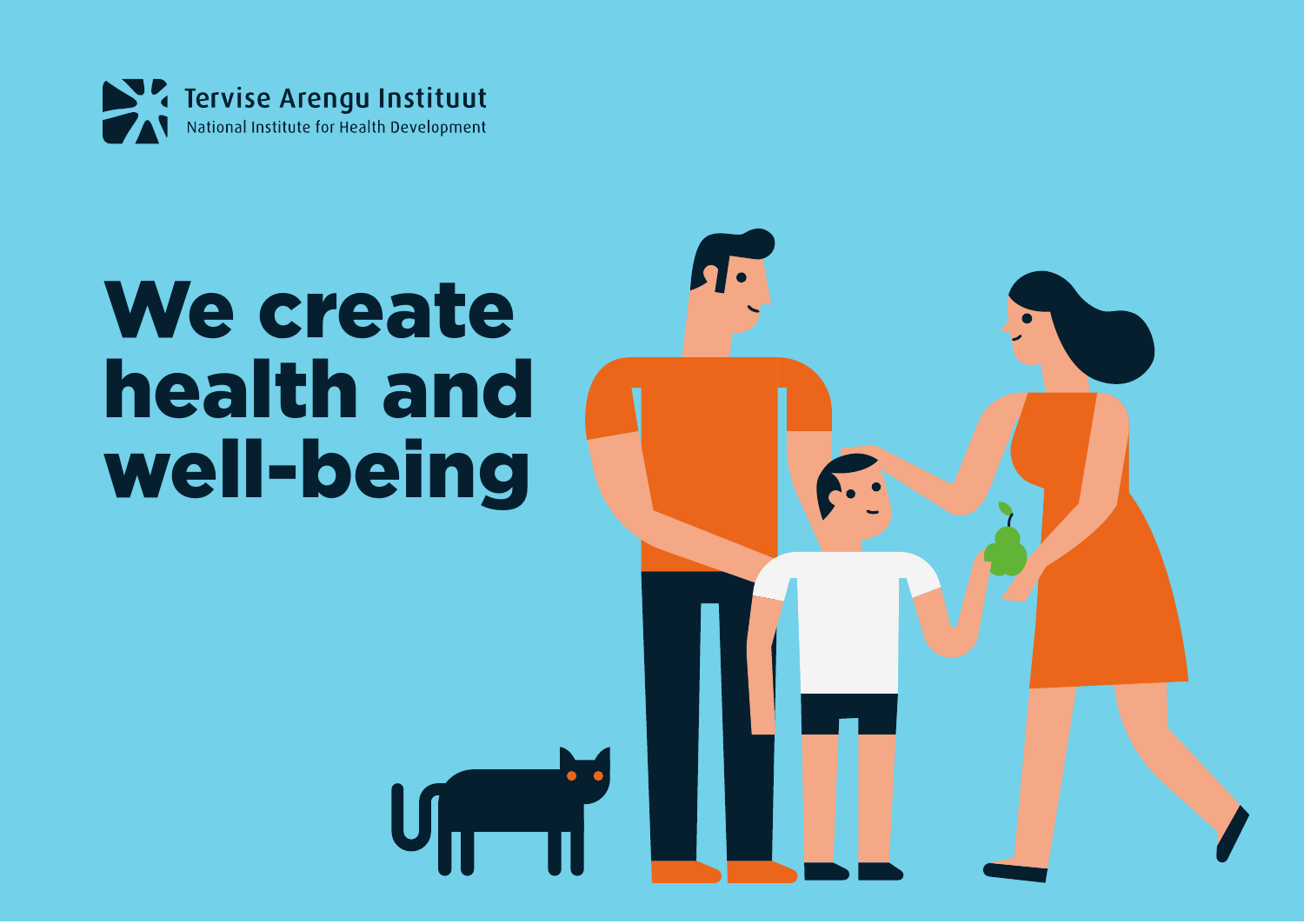### **The NIHD – a research and development institution**

The National Institute for Health Development (NIHD) is a governmental public health agency that conducts research on public health and manages national health promotion and disease prevention programmes.

We collect and analyse Estonian health statistics and manage seven population-based health registries and databases.

#### **Our main tasks include:**

- monitoring trends in population health,  $\bullet$
- collecting, analysing and disseminating national health statistics,
- monitoring and evaluating national health promotion and prevention programmes,
- promoting health and social well-being,
- developing health interventions and health promotion programmes,
- organising health and social services and conducting training courses,
- advising and influencing policy makers in the field of health.

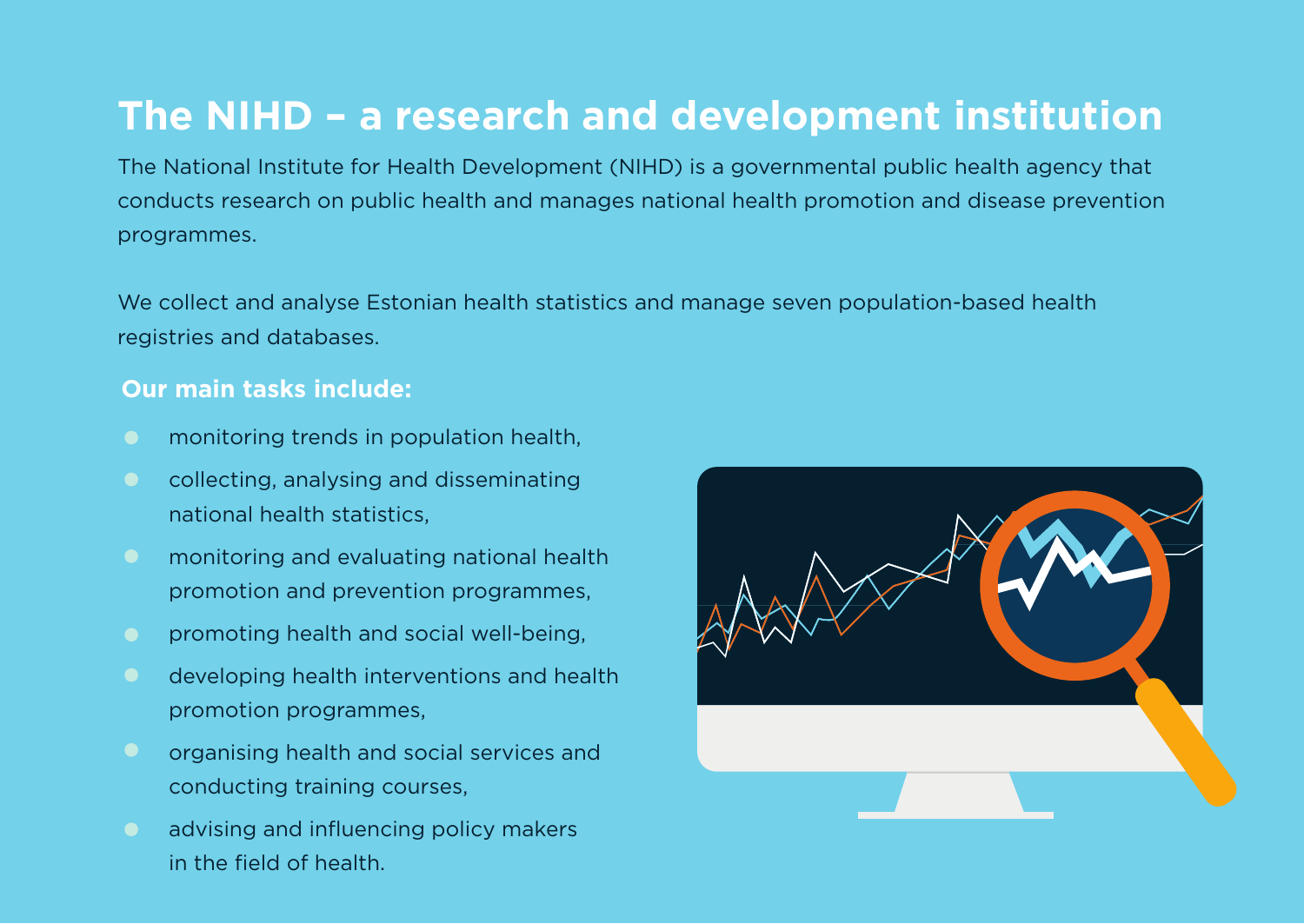We collaborate with many national and international research institutions and universities.

#### **OUR MISSION:**

to establish and share health-related knowledge and to influence health behaviour and health determiners, in order to increase the well-being of the people of Estonia and help them live longer and healthier lives.

#### **OUR VALUES:**

- cooperation
- competence, commitment and determination
- **O** openness and creativity
- respect and tolerance

15% **of NIHD employees hold a doctoral degree, and**  51% **hold a master's degree.**

CONTACT DETAILS: Hiiu 42 11619 Tallinn Estonia +372 659 3900 tai@tai.ee www.tai.ee www.facebook.com/TerviseArenguInstituut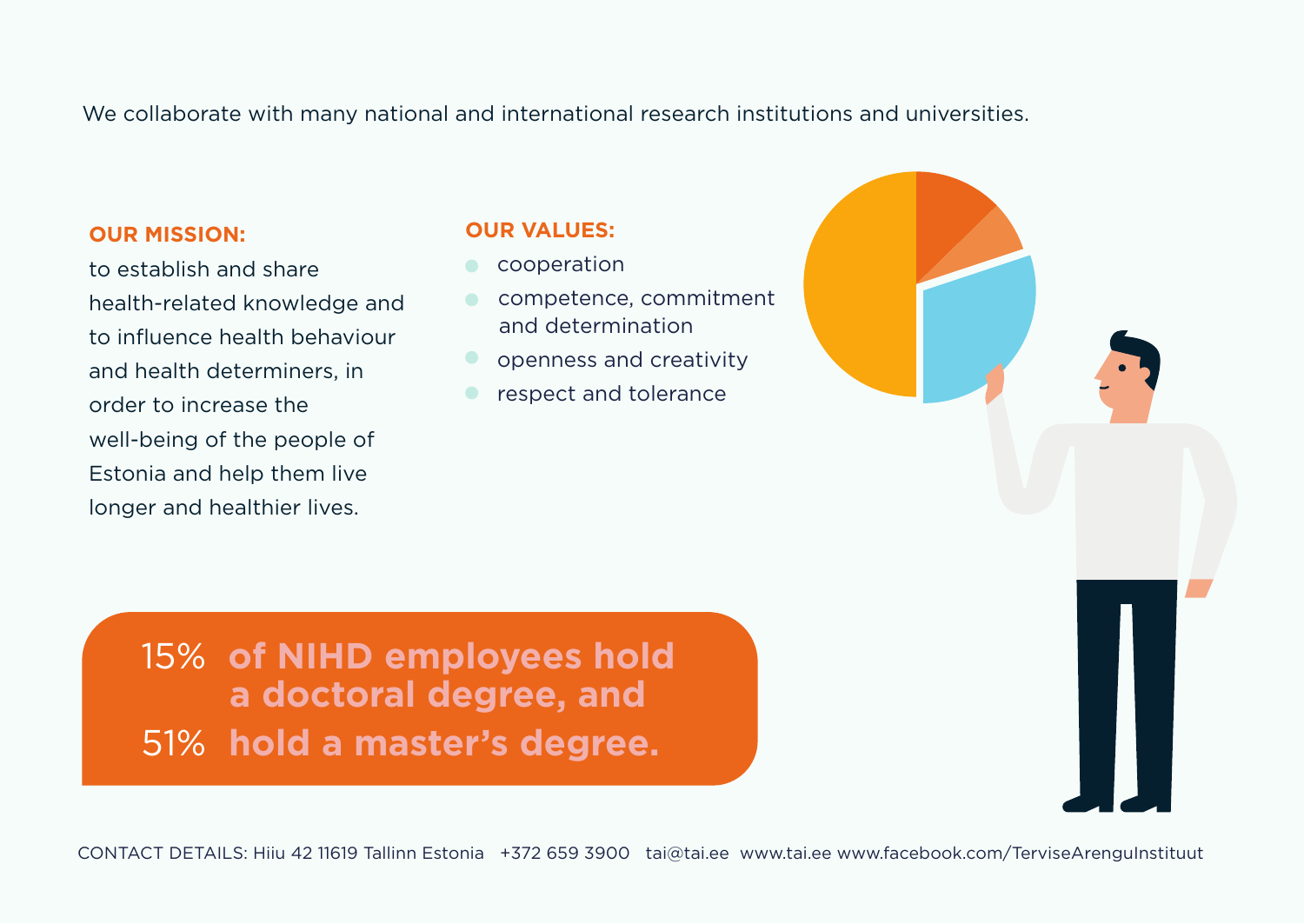### **Research centre**

The National Institute for Health Development conducts research on behalf of the government, for international programmes and on its own initiative.

#### **As part of our research, we:**

- conduct regular nationwide and population-based studies on  $\bullet$ the health-related behaviour of children, young people and adults,
- integrate various biomarkers into epidemiological sample surveys  $\bullet$ with the help of our well-equipped molecular biology, immunology and virology laboratories,
- develop theoretical grounds for medical science,  $\bigcirc$
- publish research papers in professional publications,  $\sqrt{2}$
- disseminate research results,
- participate in training programmes for researchers,
- monitor the implementation of health strategies and programmes,  $\bullet$ develop indicators, and evaluate the effectiveness of such activities.

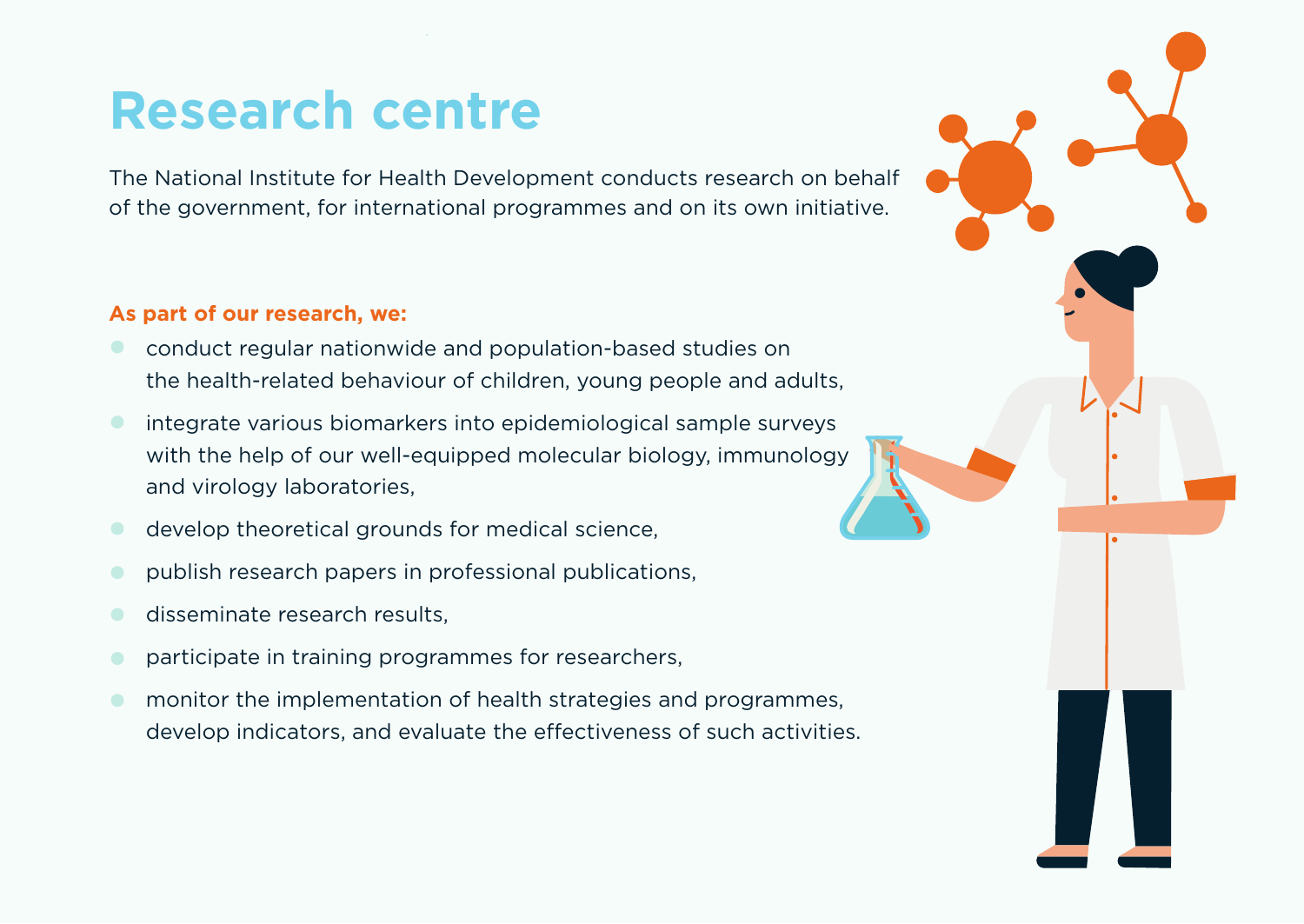

#### **Some of our most significant studies in recent years:**

- Health inequalities, life-course health development, and  $\bullet$ social and individual determinants of population health
- Cancer epidemiology: incidence, prevalence and survival  $\bullet$ in Estonia and the possibilities of cancer control
- $\bullet$ Zoonotic diseases and hepatotrophic infections in Estonia: natural reservoirs, ways of spreading and characterisation of strains
- Science and technology in childhood obesity policy (STOP)  $\bullet$
- Familial aggregation, gene-environment interactions, dietary  $\bullet$ habits and longitudinal changes of risk factors of chronic diseases and determinants of risky health behavior

NIHD employees published scientific publications in 2017.

www.tai.ee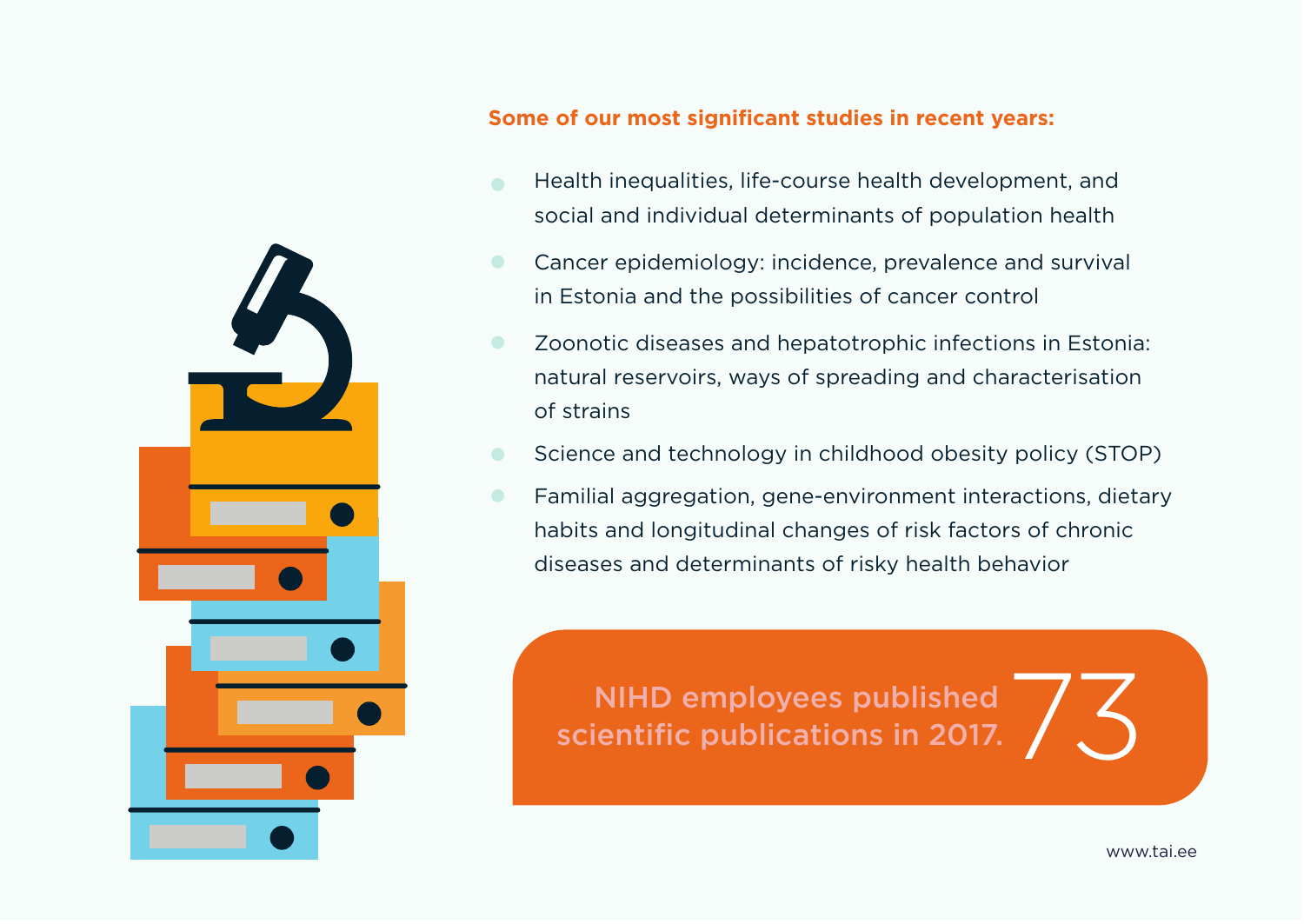### **Prevention of health risks**

#### **Alcohol**

Estonia has one of the highest alcohol consumption rates in Europe, which causes direct economic, social and health disadvantages. To reduce these disadvantages and make our living environment safer for everyone, we:

- educate people on the impact of alcohol on health and society,
- develop healthcare services for the early detection of alcohol abuse and better access to treatment (through the programme "Kainem ja tervem Eesti" ("A sober and healthier Estonia") funded by the European Social Fund),
- train healthcare professionals and other specialists who work with people suffering from alcohol dependency, and prepare guidelines and information materials.

#### **Tobacco**

The prevalence of smoking among the adult Estonian population is approximately 20%. We conduct campaigns aimed at preventing tobacco use and promoting smoking cessation, work to improve counselling services for stopping smoking, and advise employers in the creation of a tobacco-free environment.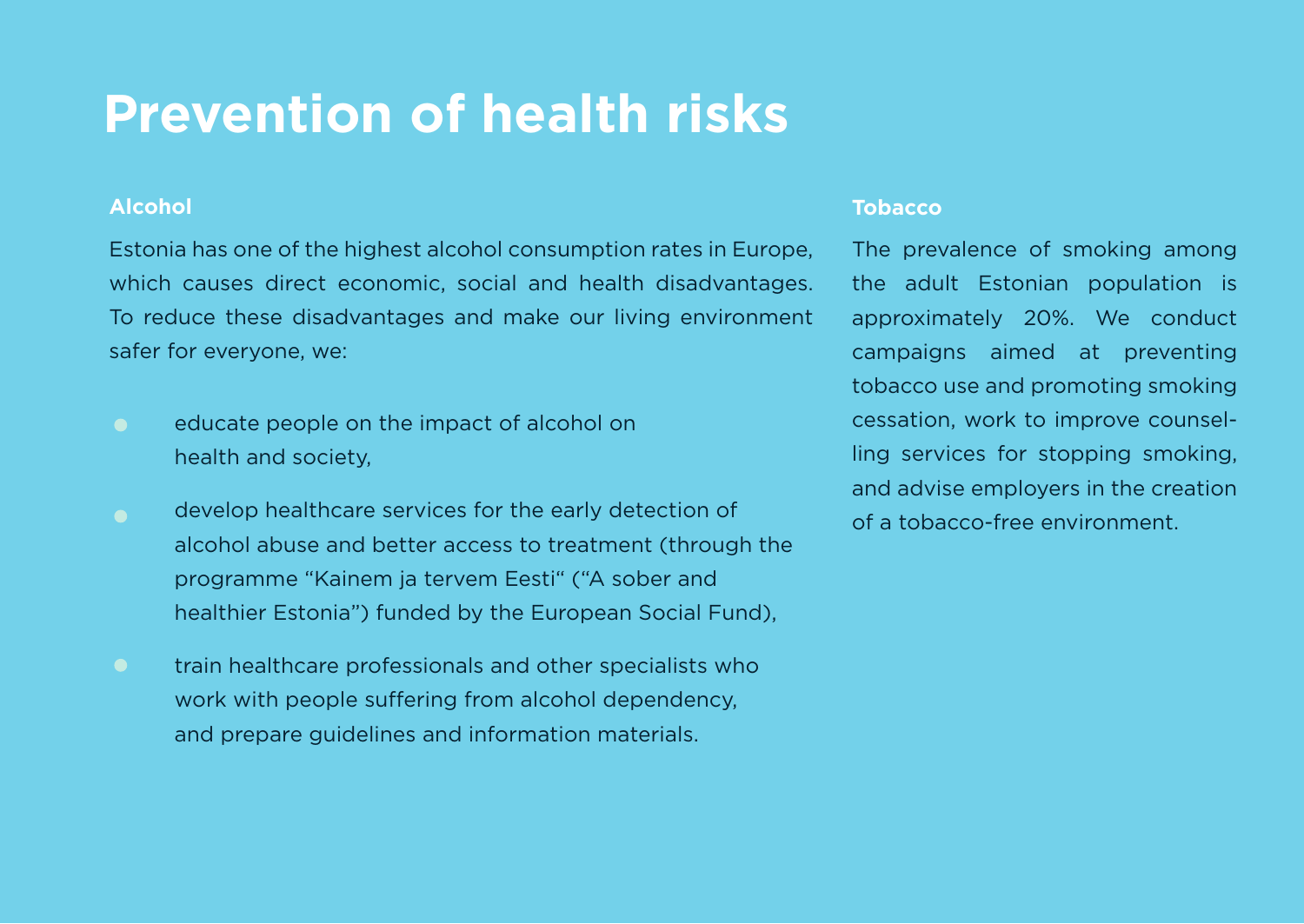#### **Nutrition and physical activity**

Excess weight among both adults and children is a growing problem in Estonia. Our activities in the field of nutrition are directed at promoting a balanced diet. We develop and publish evidence-based nutrition and physical activity recommendations, deliver awareness campaigns, develop programmes for the licensing of professional nutrition advisors, and manage the nutritional database nutridata.ee.

**In 2016–2017, 2,185 people with alcohol dependency received help via the programme "Kainem ja tervem Eesti".**

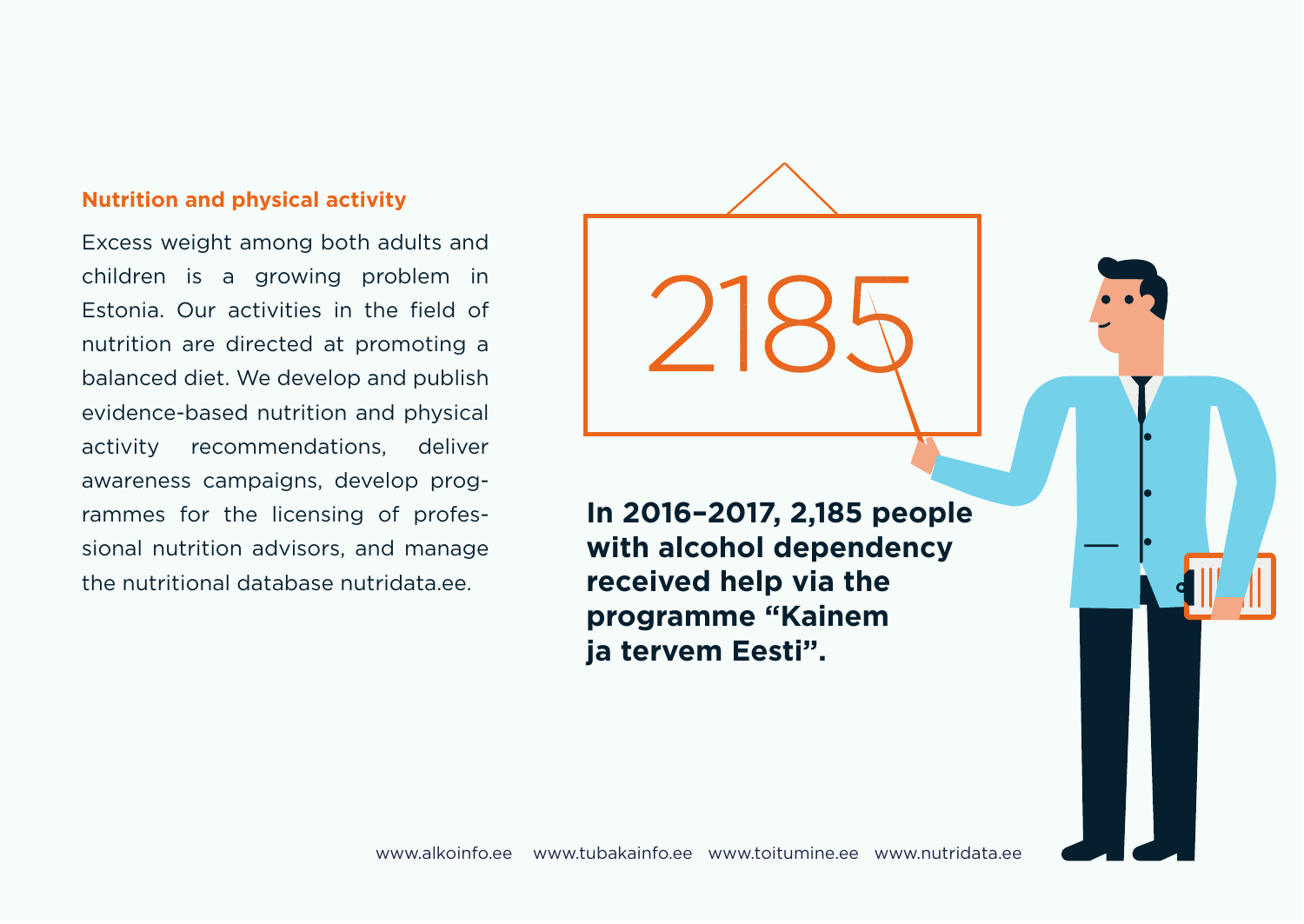### **Prevention of drug addiction and infectious diseases**

#### **HIV**

Unfortunately, Estonia ranks first among the EU member states in terms of new cases of HIV infections. However, this number has decreased by almost two-thirds in the last decade and continues to drop.

To reduce the spread of HIV, we:

- $\bullet$ help intravenous drug users cope with their addiction by providing harm reduction services, including syringe exchange programmes and counselling,
- develop accessible and convenient diagnostic and  $\bullet$ treatment services for sexually transmitted infections among highly vulnerable populations (people involved in prostitution, intravenous drug users),
- $\bullet$ offer free and anonymous HIV testing and counselling,
- support people with HIV as well as their friends and  $\bullet$ families through counselling and case management.

#### **Drug addiction**

According to various estimates, there are approximately 9,000 intravenous drug users in Estonia.

We believe that everyone deserves help and support, regardless of their reasons for using drugs. We coordinate the development and provision of a range of treatment, counselling and rehabilitation services for drug users, including opioid substitution treatment. Harm reduction centres offer a variety of counselling services and syringe exchange programmes. The distribution of naloxone, a life-saving drug to combat opioid overdose, has been launched, and training courses on how to use it are provided for drug users and their families, to ensure that help is always as close as possible.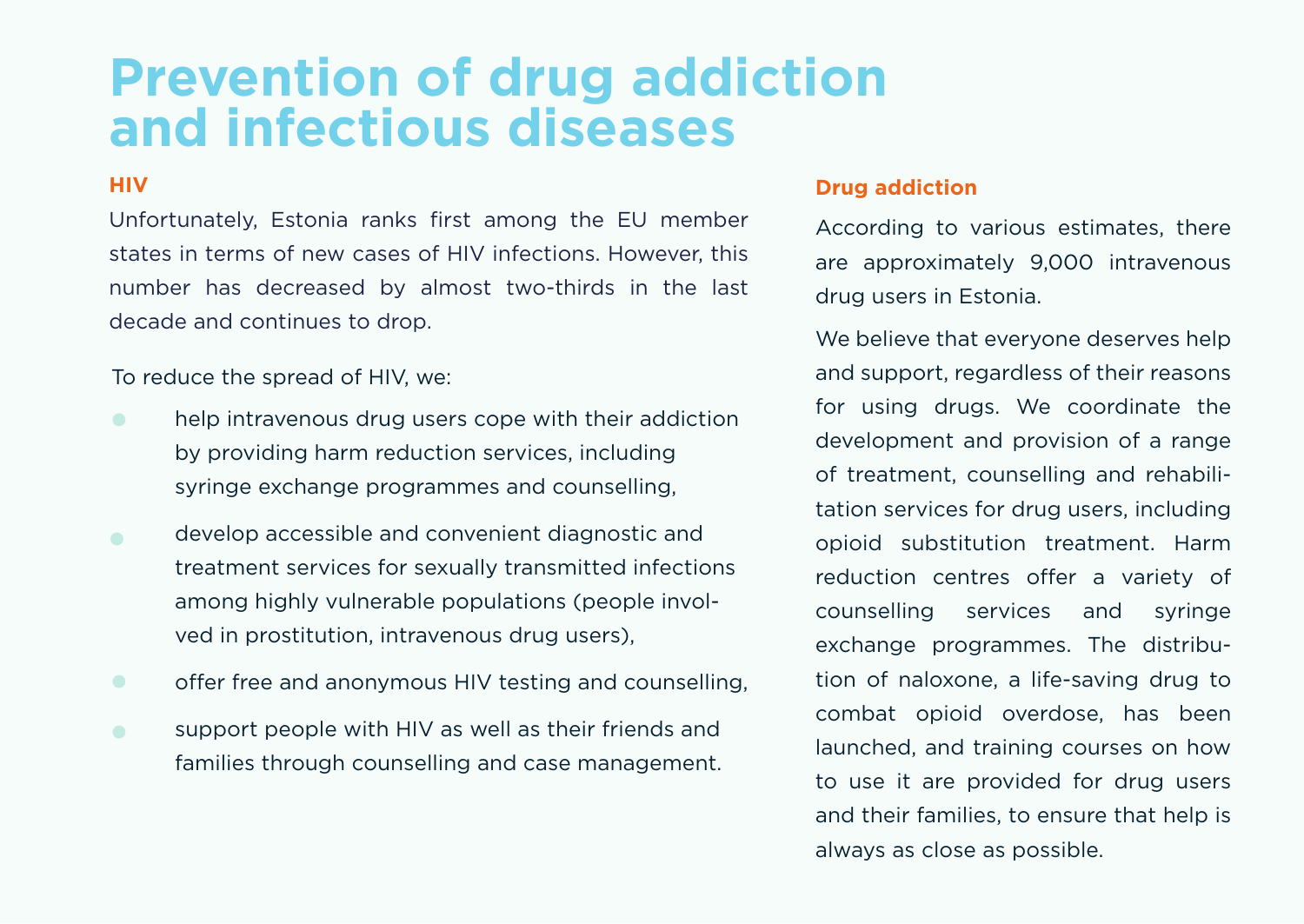#### **Tuberculosis**

Since 2000, tuberculosis cases in Estonia have decreased by more than threefold.

Within the framework of tuberculosis prevention, all TB patients undergoing outpatient treatment are provided with directly observed therapy and social support.

#### **New diagnosed HIV cases**



219

**people were diagnosed with HIV in 2017. In total, HIV has been diagnosed in 9,711 people in Estonia, including 514 cases of AIDS.**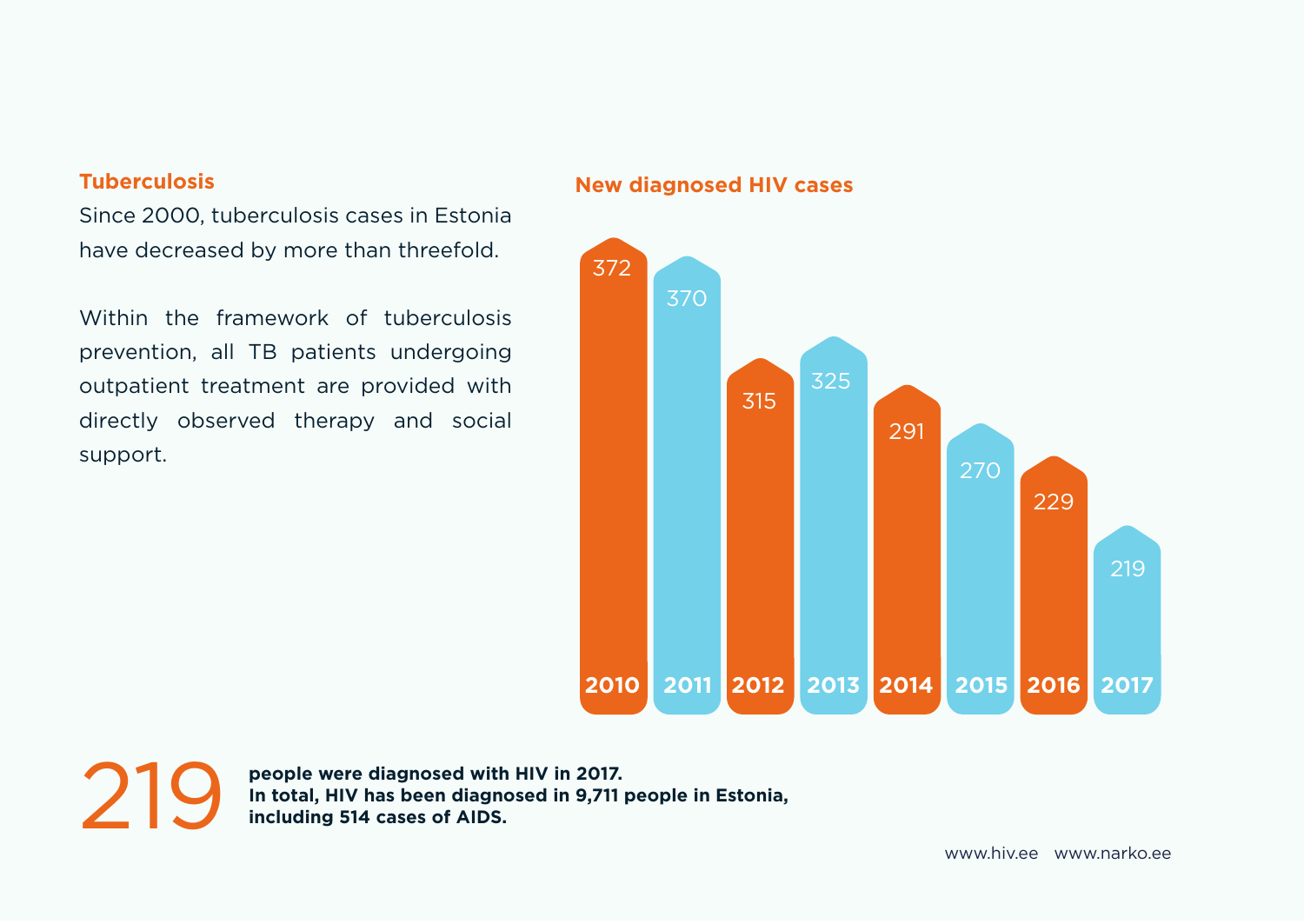## **Health and welfare promotion**

We promote health among people of all ages. Our main focus is on families and parental education, with our activities aimed at improving the well-being of people and shaping a supportive mental, social and physical environment.

In promoting health and welfare, we follow international principles.

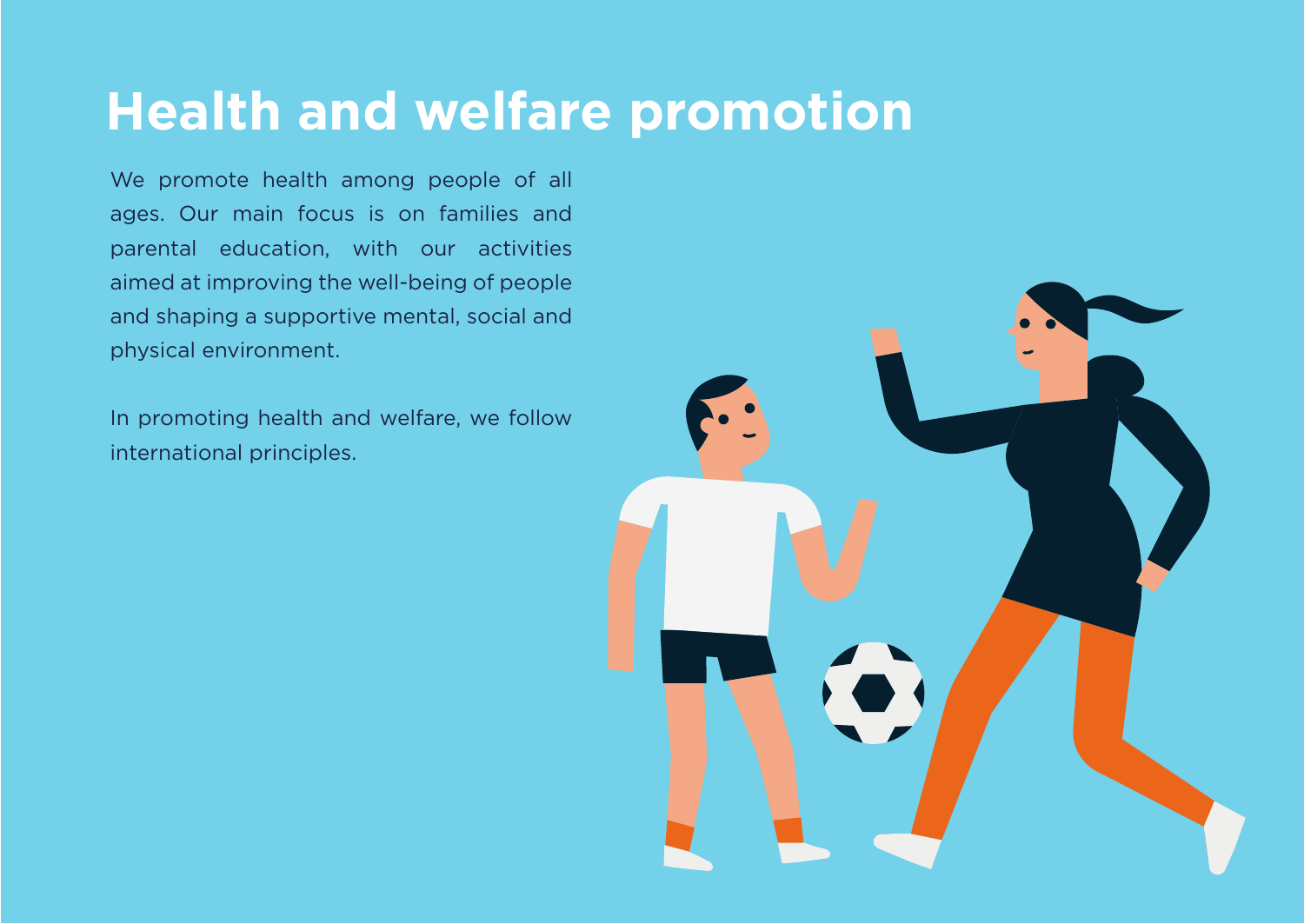- We cooperate with educational institutions, employers and local specialists, including networks of kindergartens, schools and workplaces involved in health promotion.
- We develop and distribute sector-specific guidelines, methodologies and manuals.
- We offer training on health and well-being, nutrition and physical activity, alcohol, tobacco and drug prevention, sexual education, mental health and other topics.
- We develop training programmes for potential and existing foster families and other providers of substitute care services, as well as child protection professionals in local government.
- We collect and share experiences and good practices in all our fields of activity.

#### **Evidence-based programmes**

PAX Good Behaviour Game – a universal intervention programme used in classrooms to create a nurturing environment conducive to learning, develop prosocial skills, and prevent the development of risky behaviour.

The Incredible Years – a training programme for adults, helping them to acquire skills to handle behavioural problems in children and reduce parental stress.

42% **of kindergartens and schools belong to the European Network of Health Promoting Schools.**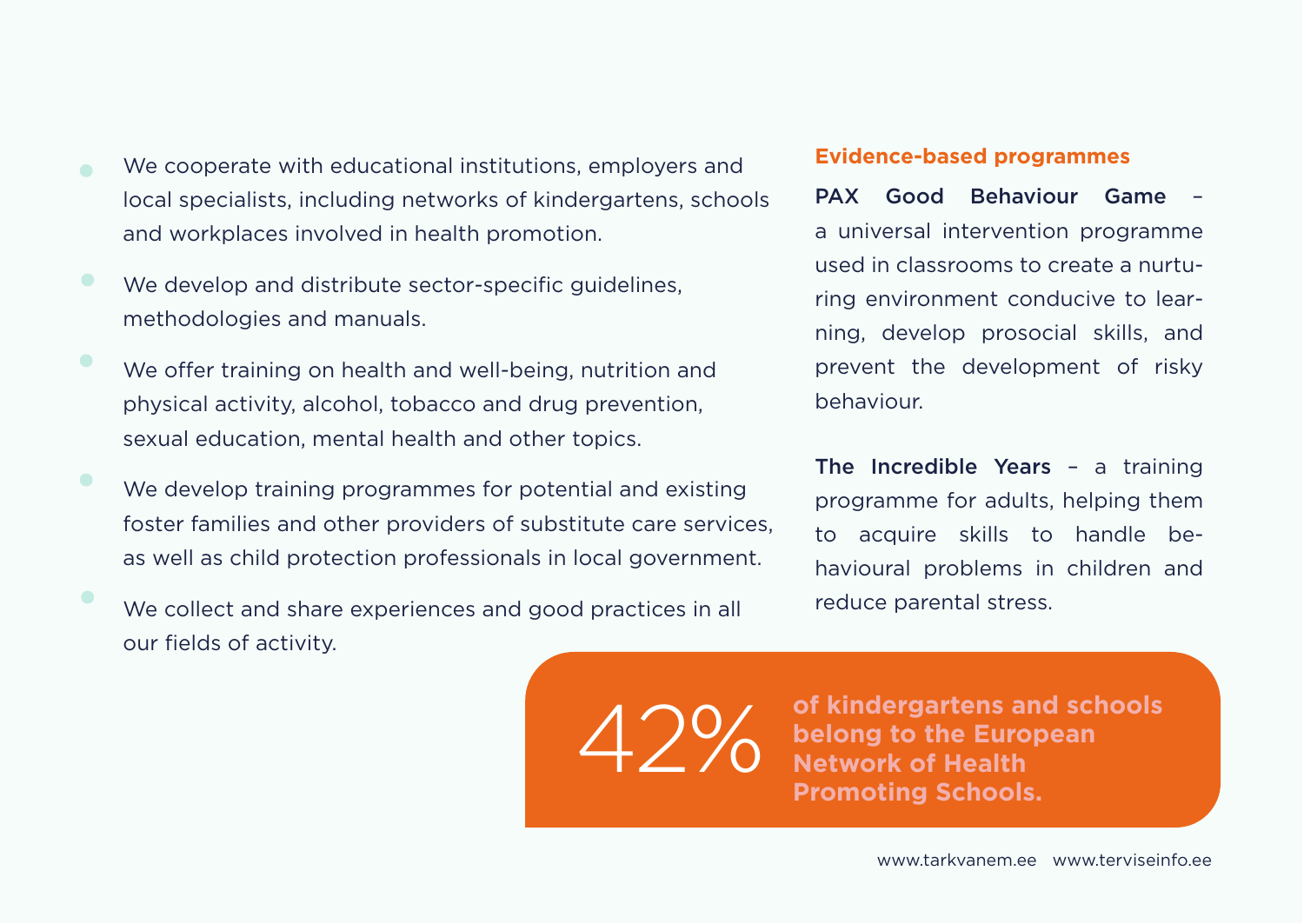# **Health statistics and registries**

#### **Health statistics**

We collect and analyse health and healthcare statistics – from population health status and health behaviour to the use of healthcare resources. Our work is in line with international approaches, and the statistics we produce are impartial, reliable, relevant, confidential and transparent. We are the responsible agency for the regular submission of Estonian health and healthcare statistics to international organisations. Our statistics form the basis for research, prevention programmes and policy decisions.

#### **The most viewed topics in the NIHD health statistics database in 2017:**

- 1. Morbidity
- 2. Health and health behaviour
- 3. Population



### **the NIHD health statistics database was used in 2017.**

#### **Registries**

National statistical data related to health and medicine is collated, processed and distributed by seven medical registries and databases: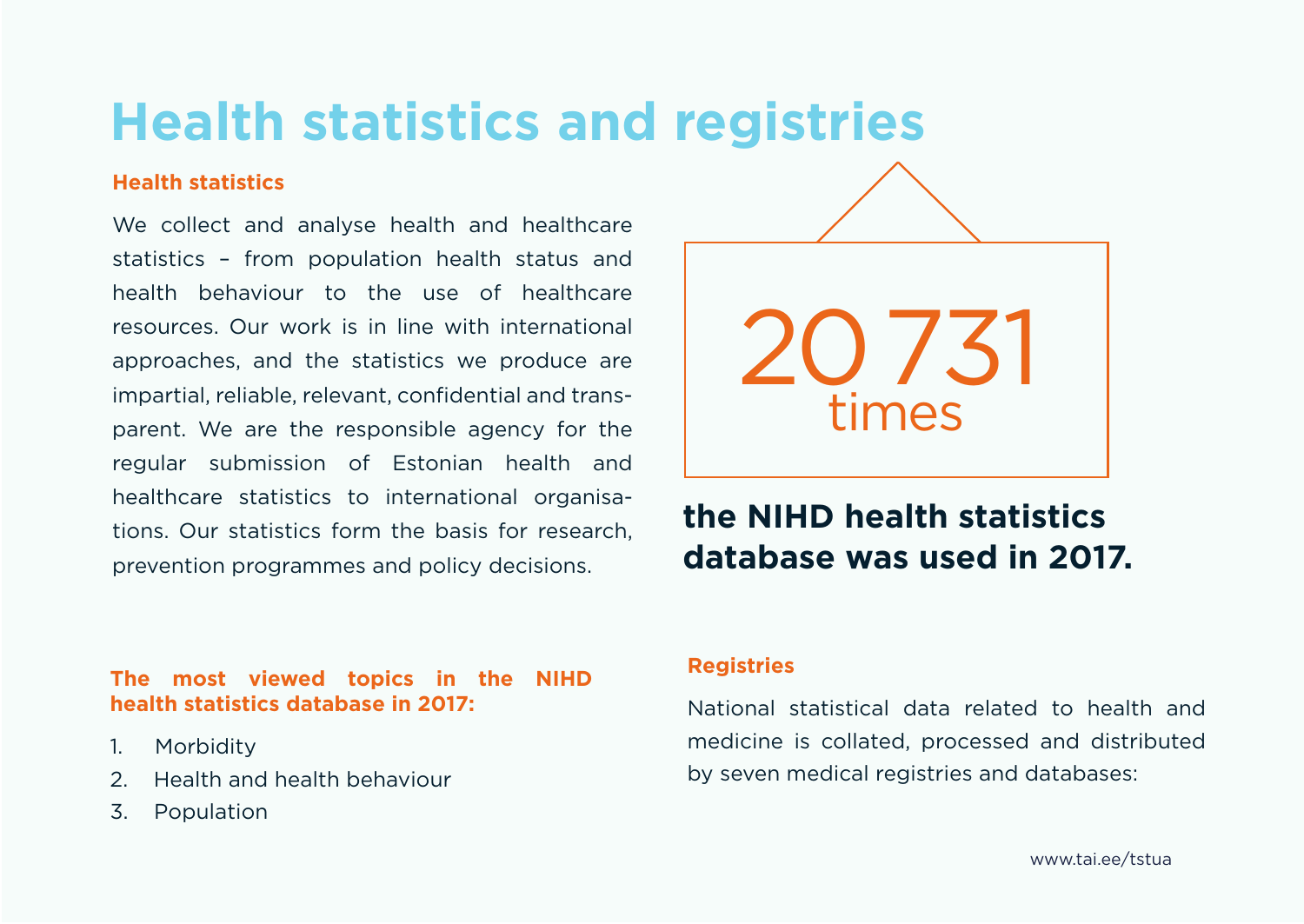- The Estonian Medical Birth Registry and the  $\bullet$ Estonian Abortion Registry collate data on all births and abortions in Estonia;
- $\bullet$ The Estonian Causes of Death Registry collates data on all cases of deaths registered on Estonian territory and in Estonian foreign missions;
- The Estonian Cancer Registry collates and analyses  $\bullet$ data on cancer cases diagnosed in Estonia;
- $\bullet$ The Estonian Drug Treatment Database collates data on people who have started drug addiction treatment;
- The Estonian Cancer Screening Registry  $\bullet$ collates and analyses data gathered from breast, cervical and colorectal cancer screening programmes.

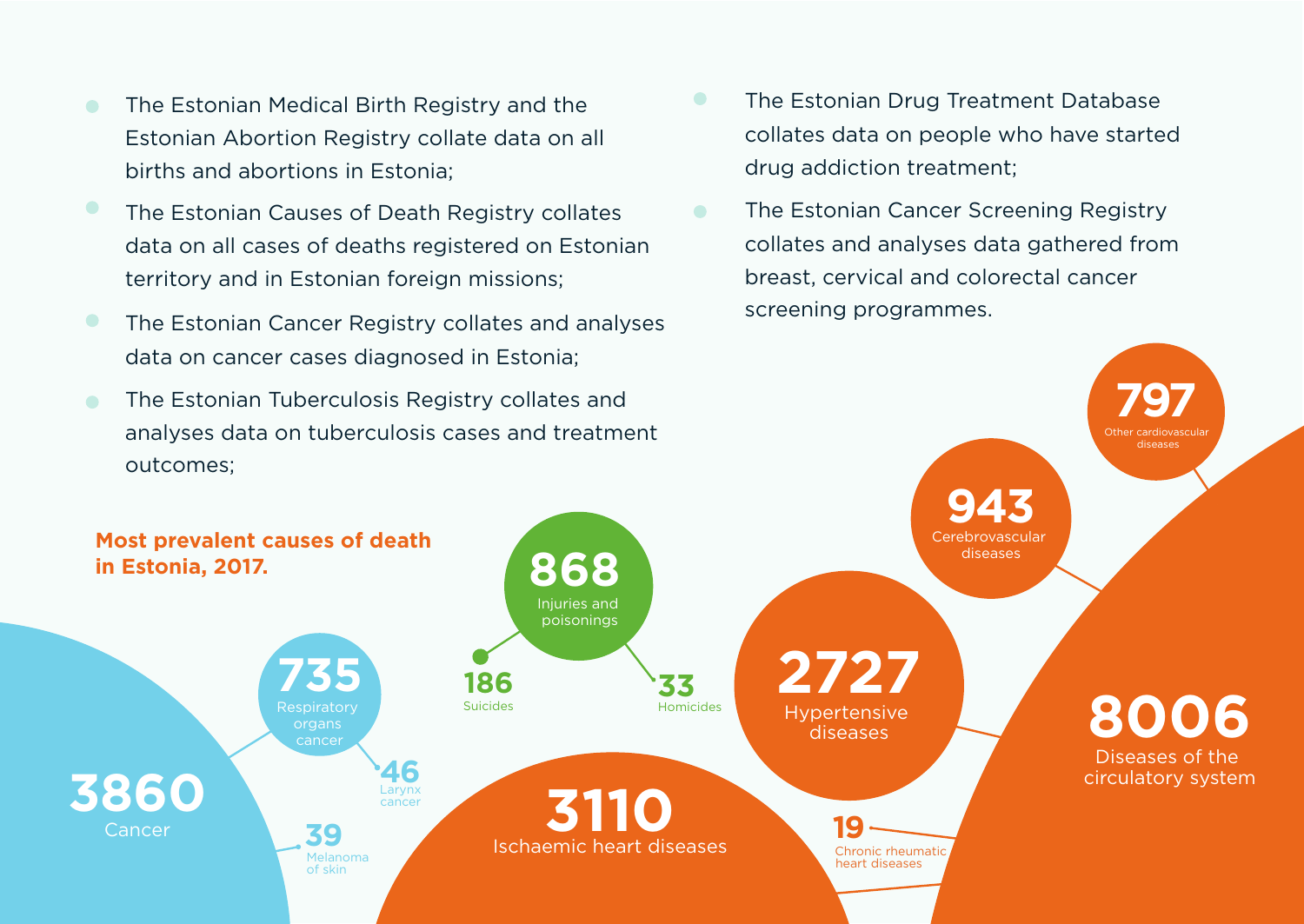## **Health marketing and training**

#### **Health marketing**

Changing people's behaviours and habits is a lengthy process, which is why we support our goals with social campaigns. We provide reliable health information and advice on our websites. For example, we encourage people to eat at least five portions of fruit and vegetables every day. We remind people of the importance of using a condom to prevent HIV, help individuals take steps towards reducing alcohol consumption, and assist parents in developing their parental skills.

Our social campaigns are effective and visible, and we have won several prizes for our work.